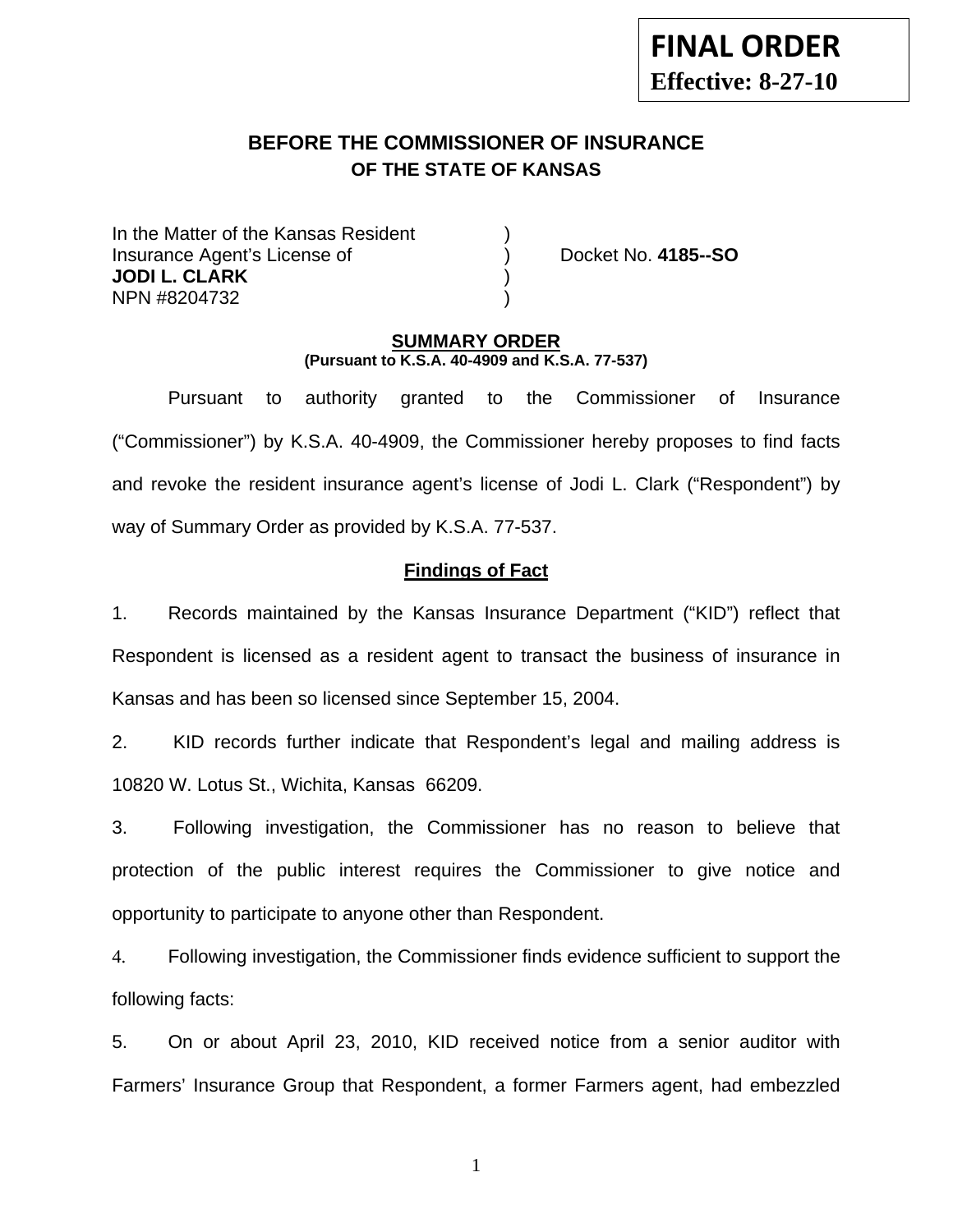premium prior to her resignation in November 2009. According to the audit, \$2,574.16 in check and cash premium payments made by twelve insureds from August through October, 2009, had not been deposited.

6. In response to KID's inquiry, Respondent denied taking premium and attributed the discrepancies to others who had access to her office and computer system password in her absence.

7. Through further investigation, KID obtained additional information and documentation supporting the following:

a. Respondent left the Farmers office on October 22, 2009, and never returned to the building.

b. After Respondent's departure, staff began getting inquiries from customers about missing payments, and on or about October 27, 2009, the district manager requested an audit and changed the pass code for Respondent's computer sign on.

c. Respondent made a cash deposit of \$346.00 to the Farmers sweep account on October 29, 2010. The deposit included payment on Respondent's personal policy. Deposits are required to be made within 48 hours.

d. After her access to the computer system was terminated but before IT was notified, Respondent contacted the help desk and had her password reset.

e. Respondent's signature appears on endorsement of a check in the amount of \$377.00, dated October 21, 2009, and made out to "Clark Family Insurance," endorsed for deposit only to First Choice Credit Union account

2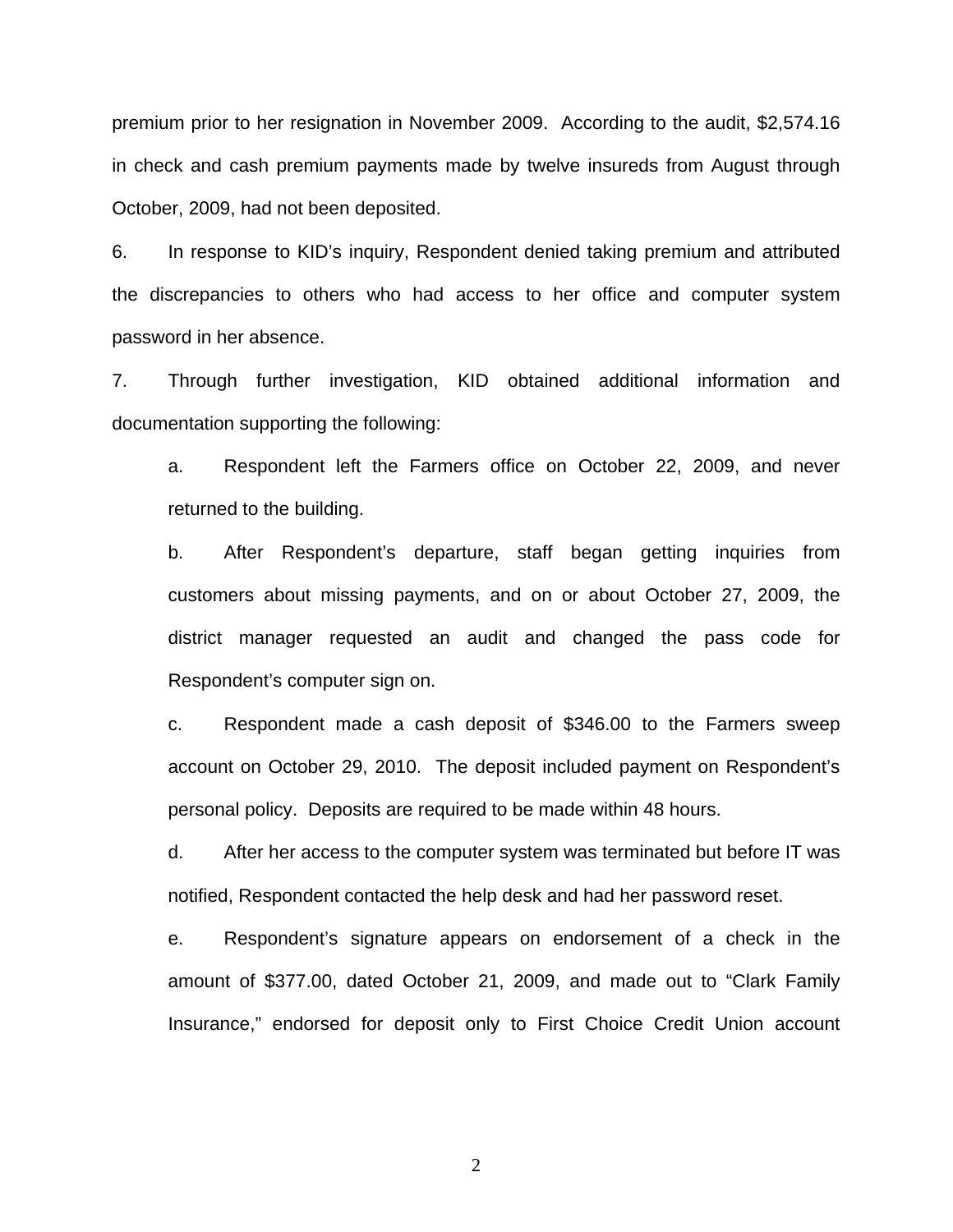number **1. Farmers has no credit union accounts**, and the payment was not posted to the consumer's account.

f. On November 9, 2009, Respondent deposited a check from consumer Harris which was not applied to the consumer's account but was applied to accounts of three other consumers whose payments were already posted but not deposited.

g. Receipts for cash payments from consumers **and** and

 show Respondent's first name and agent number (47). The payments were not posted to the consumers' accounts.

h. The evidence establishes that Respondent misappropriated \$740.92 in premium payments involving four consumers.

8. The remainder of the \$2572.16 in missing premium identified by Farmers' audit,

or \$1831.24, involved Respondent's accounts but available evidence does not trace the funds to Respondent personally.

### **Applicable Law**

9. K.S.A. 40-4909(a) provides, in relevant part:

"The commissioner may deny, suspend, revoke or refuse renewal of any license issued under this act if the commissioner finds that the applicant or license holder has. . . (4) Improperly withheld, misappropriated or converted any moneys or properties received in the course of doing insurance business. . . . (8) Used any fraudulent, coercive, or dishonest practice, or demonstrated any incompetence, untrustworthiness, or financial irresponsibility in the conduct of business in this state or elsewhere. . . ." K.S.A. 40-4909(a).

10. In addition, the Commissioner may revoke any license issued under the Insurance Agents Licensing Act if the Commissioner finds that the interests of the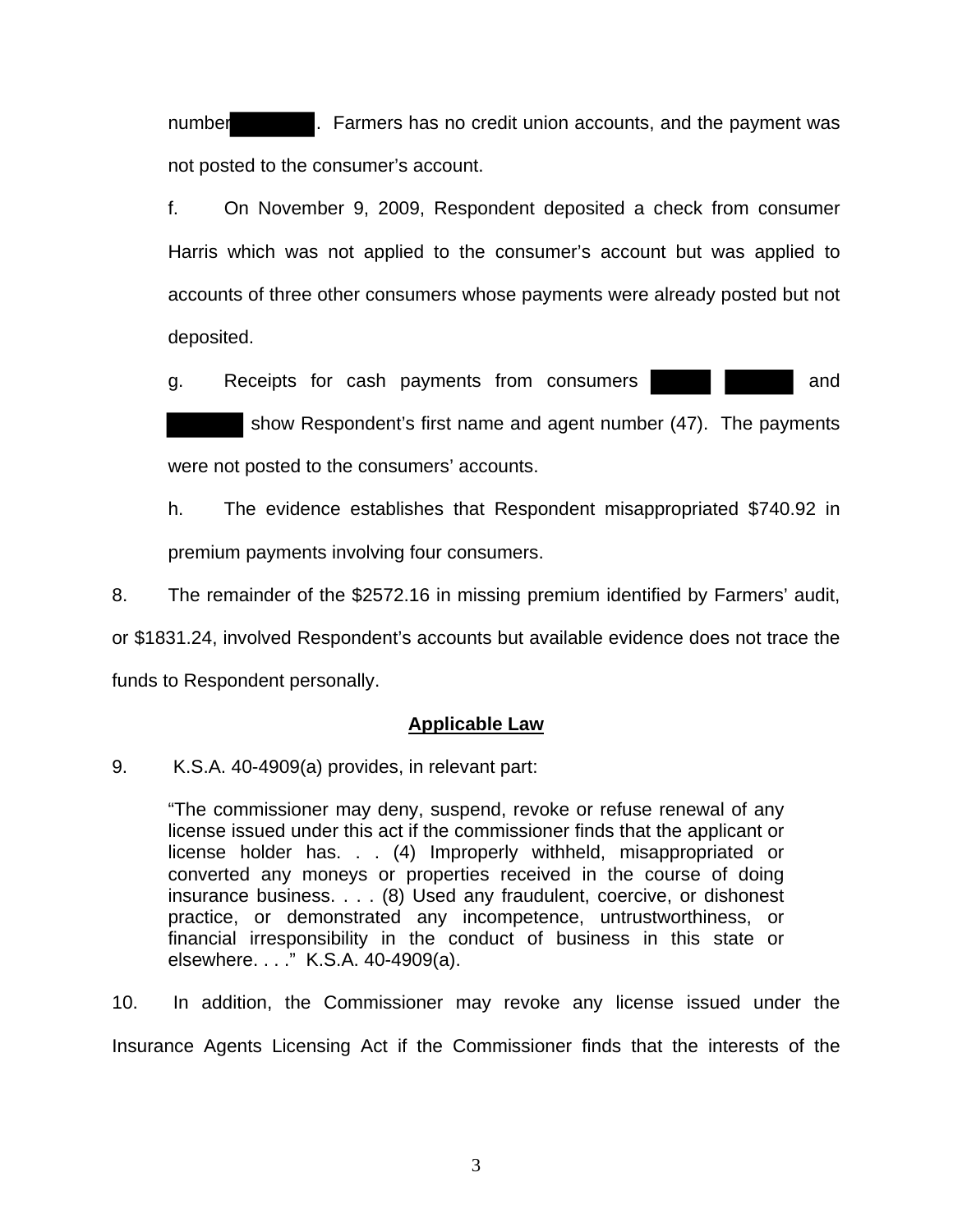insurer or the insurable interests of the public are not properly served under such license. K.S.A. 40-4909(b).

#### **Conclusions of Law**

11. The Commissioner has jurisdiction over Respondent as well as the subject matter of this proceeding, and such proceeding is held in the public interest.

12. The Commissioner finds, based on the findings of fact, that Respondent has improperly withheld, misappropriated, or converted money or property received in the course of doing insurance business.

13. The Commissioner also finds that Respondent has demonstrated untrustworthiness or financial irresponsibility in the conduct of business.

14. Based on the foregoing findings, the Commissioner concludes that sufficient grounds exist for the revocation of Respondent's insurance agent's license pursuant to K.S.A. 2004 Supp. 40-4909(a).

15. The Commissioner further concludes Respondent's license may be revoked because such license is not properly serving the interests of the insurer and the insurable interests of the public.

16. Based on the facts and circumstances set forth herein, it appears that the use of summary proceedings in this matter is appropriate, in accordance with the provisions set forth in K.S.A. 77-537(a), in that the use of summary proceedings does not violate any provision of the law, the protection of the public interest does not require the KID to give notice and opportunity to participate to persons other than Respondent, and after investigation, KID believes in good faith that the allegations will be supported to the applicable standard of proof.

4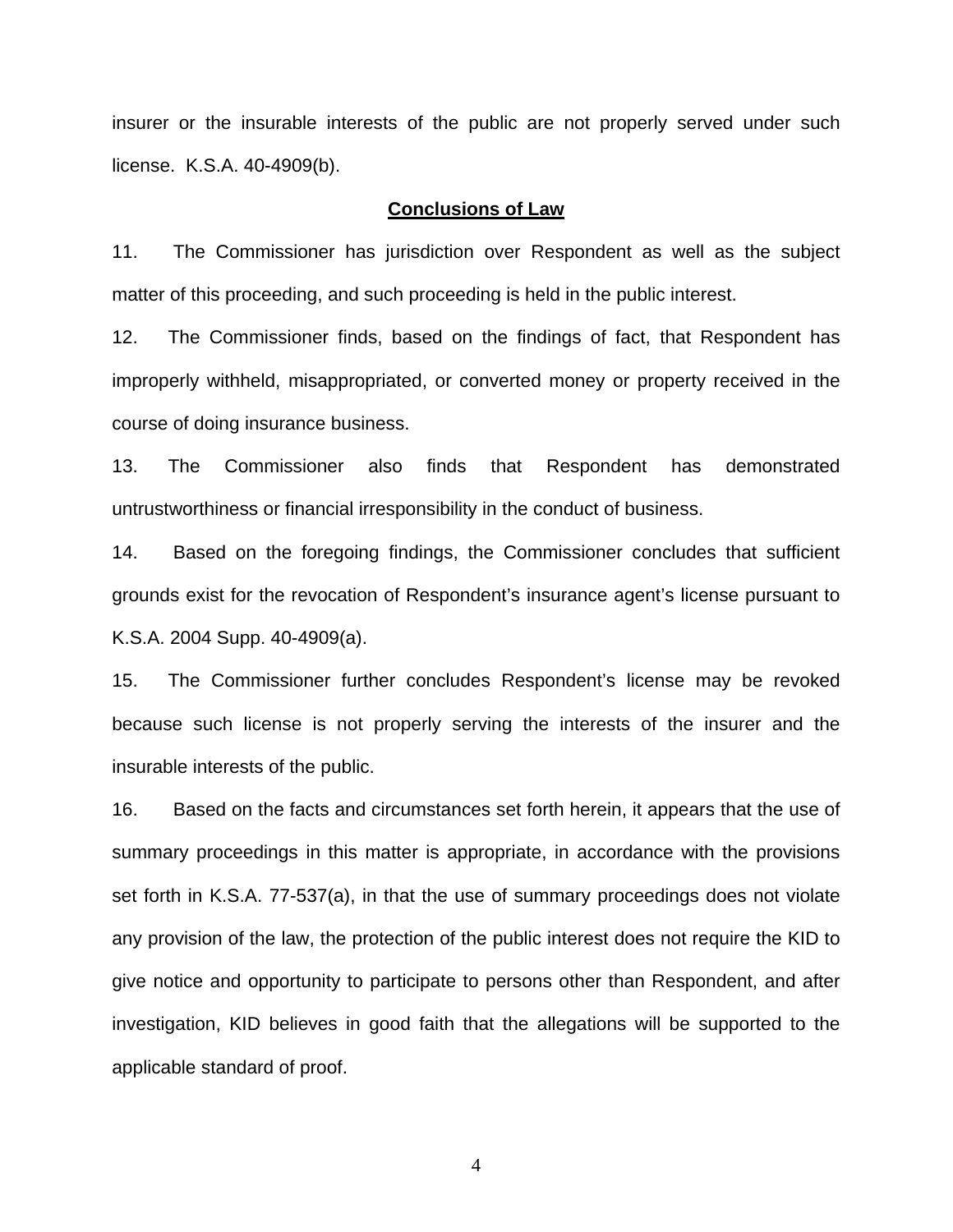**IT IS THEREFORE ORDERED BY THE COMMISSIONER OF INSURANCE THAT** the Kansas resident insurance agent's license of **Jodi L. Clark** is hereby **REVOKED. It is further ordered,** that **Jodi L. Clark** shall **CEASE and DESIST** from the sale, solicitation, or negotiation of insurance and/or receiving compensation deriving from the sale, solicitation, or negotiation of insurance conducted on and after the effective date of this order.

# **IT IS SO ORDERED THIS \_\_9th\_\_ DAY OF AUGUST, 2010, IN THE CITY OF TOPEKA, COUNTY OF SHAWNEE, STATE OF KANSAS.**



 \_/s/ Sandy Praeger\_\_\_\_\_\_\_\_\_\_\_\_\_\_\_\_ Sandy Praeger Commissioner of Insurance

 \_/s/ John W. Campbell\_\_\_\_\_\_\_\_\_\_\_\_ John W. Campbell General Counsel

# **NOTICE OF RIGHTS TO HEARING AND REVIEW**

**Within fifteen (15) days of the date of service of this Summary Order,** 

**Respondent** may submit a written request for a hearing pursuant to K.S.A. 77-537 and

K.S.A. 77-542. Any request for a hearing should be addressed to the following:

 John W. Campbell, General Counsel Kansas Insurance Department 420 S.W. 9<sup>th</sup> Street Topeka, Kansas 66612